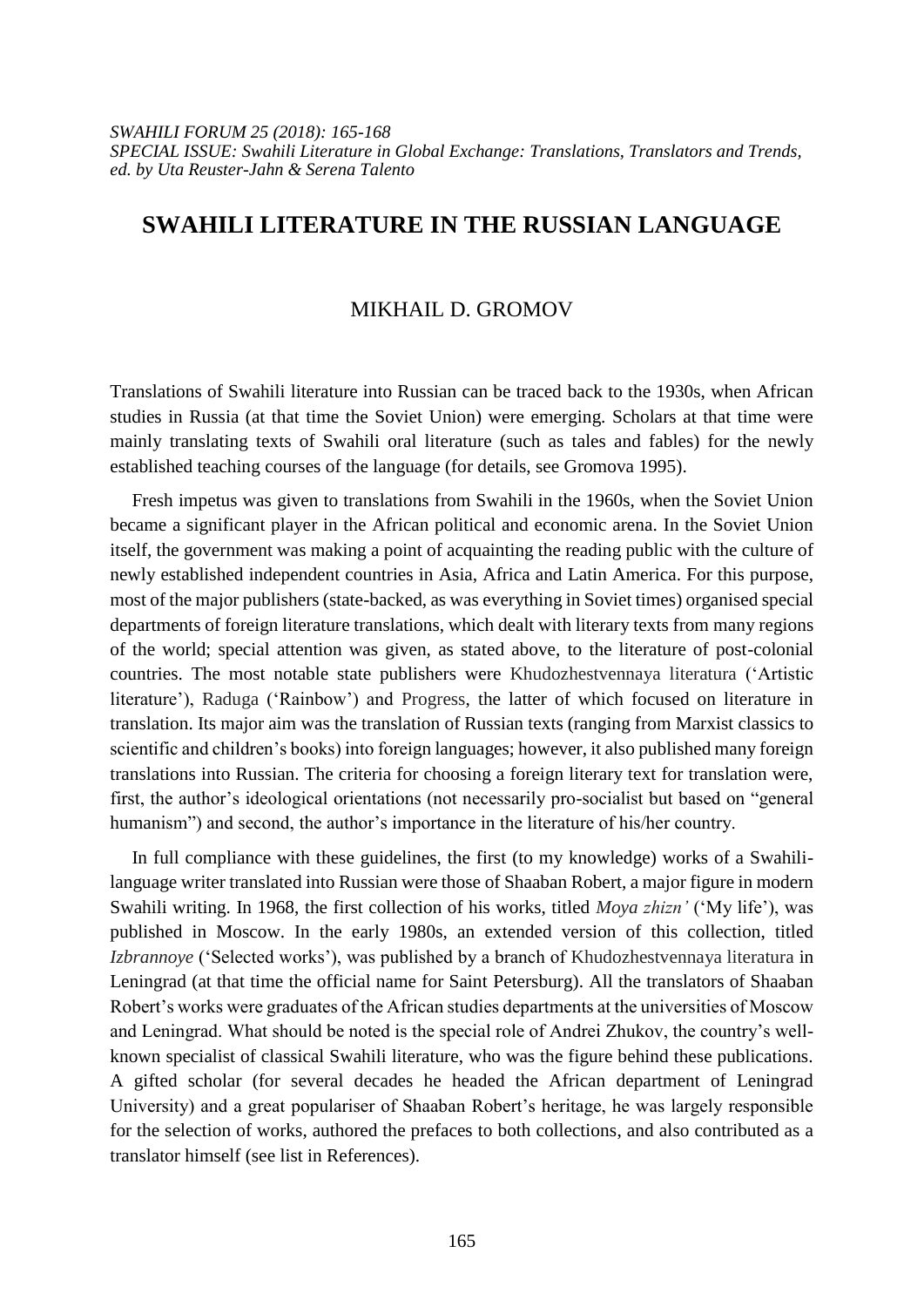#### *MIKHAIL D. GROMOV*

Another notable publication of a Swahili writer in Russian was Leonid Gankin's translation of two novels of the modern Tanzanian writer Shafi Adam Shafi. A graduate of the African studies department of Moscow University, Gankin also published in Russian several articles on modern Swahili literature. Of course, Adam Shafi was chosen mainly for his revolutionary orientation: his first translated novel, *Kuli* (*Kuli*), told about the struggle of Zanzibari workers against exploitation in the 1940s, while the second one, *Usad'ba gospodina Fuada* (*Kasri ya mwinyi Fuad*), was about the Zanzibari revolution of 1964. However, in addition to this "ideological reliability", the translator, being a specialist in Swahili language, managed to preserve in his translation all the artistic qualities of the original texts – the rich language and the lively speech of the characters. Generally, all the translations of Swahili texts into Russian were done on a high professional level, which was all the more remarkable because communication between the translators and authors was rarely possible – the foreign contacts of Soviet citizens were very closely watched. According to the communication that I had with some of the translators, the main driving force for them to translate the works of Swahili authors into Russian was not material (although the work of the translator was relatively well paid). They were mainly striving to familiarise the local reading public with the African culture and people – and literary translation for them was one of the most reliable and captivating instruments to pursue this aim.

The critical acceptance of these translations is largely unknown – unless someone ventures into a close search of the Soviet literature-related periodicals of those times. While the reading public of these works was primarily composed of specialists and students of African studies, it can also be assumed to have been much wider. It should be remembered that the printed translations were subjected to the state system of book distribution – which meant that they were available in all the major bookshops in both large and small cities. Moreover, special channels distributed the books to libraries of different levels and types, from public to school and university ones, all over the country. Among other translated works, we could mention several translations of Swahili folktales in the literary almanac *Africa*, published in Moscow from the 1970s to the early 1990s. In the 1990s, which were a transition period for the whole country, literary translation generally declined – only to be revived on a new level in the current century, when it is actively carried out by both state and private publishers. Unfortunately, African literature does not figure largely in the plans of these publishing houses. Although the internationally acclaimed authors of Europhone literature such as Ben Okri and Ahmadou Kourouma have been translated, little attention is paid to literature in African languages. Thus, translations of this literature have moved to specialised editions, published by various organisations related to African studies.

One of the notable examples is the almanac *Pod nebom Afriki moei* ('Under my Africa's sky'), which has been published by the African Studies Department of Moscow University since the year 2000. The title of the almanac is a line taken from a poem by the Russian national poet Alexander Pushkin, who was partially of African descent and very proud of that. The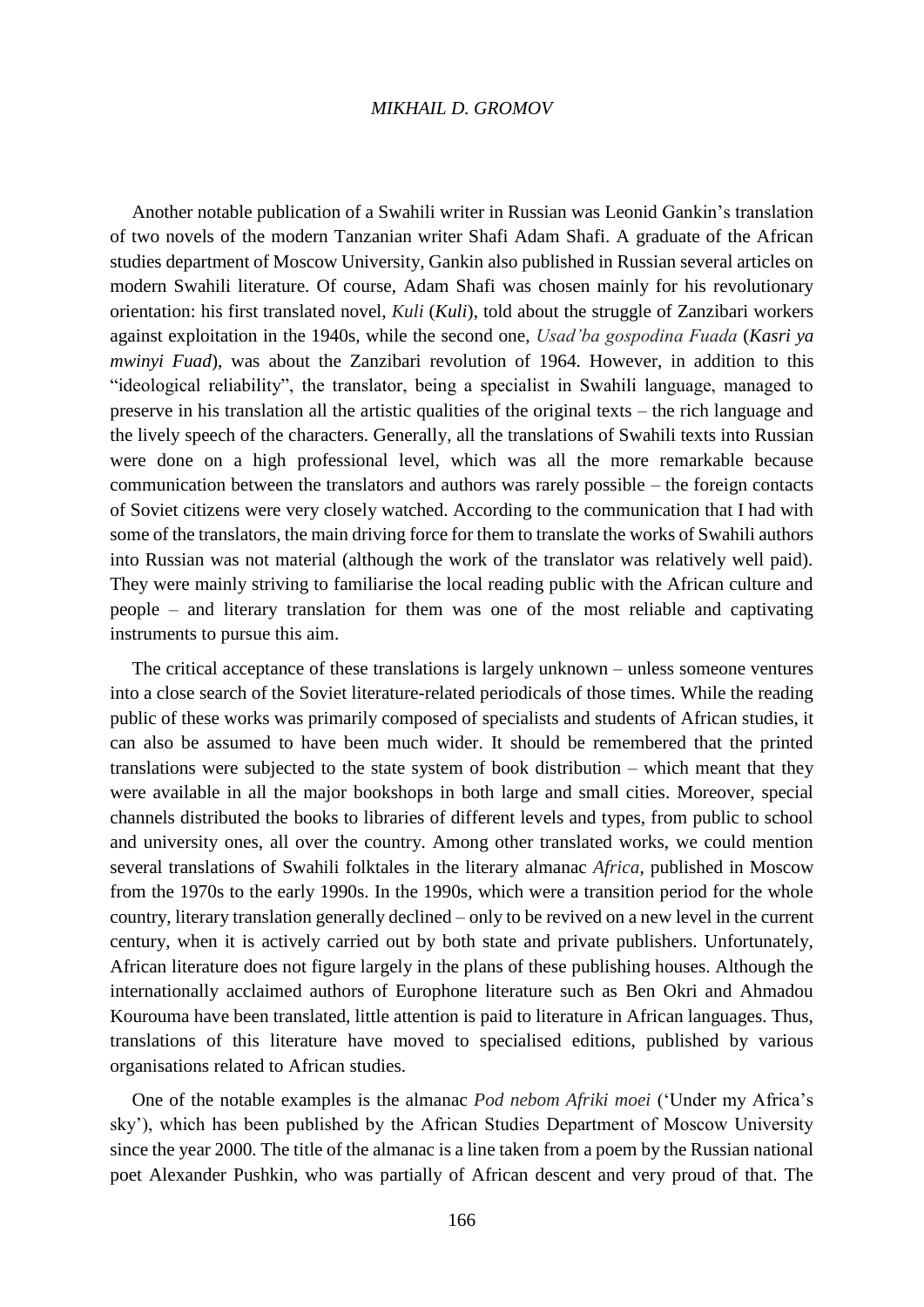#### SWAHILI TRANSLATIONS IN RUSSIA

almanac publishes texts of various types related to African studies – from scholarly articles to memoirs. Literary translations from various African languages (Amharic, Hausa, Fulani and, of course, Swahili) comprise a large part of every issue; most of these translations are done by senior students of the corresponding languages at the department. Many of these students later make successful careers in African studies. A good example is the translation of the short story *Nguzo yenye uhai* ('A living pillar') by the modern Tanzanian writer Freddy Macha, which in the Russian translation was titled *V chem dusha derzhitsa* ('How come this soul is still alive'; 2000). The translation was done by Natalya Frolova, who graduated from the department with a PhD and now works for the Department of African Literatures at the Gorky Institute of World Literature (Russian Academy of Sciences).<sup>1</sup> In personal communication, Natalya Frolova admitted that she was attracted primarily by the artistic merits of Macha's story, which she has related successfully in the target language. Further issues of the almanac feature several translations from Swahili, both of oral and written literature. For example, Yulia Rupcheva, a student in the final year, translated part of Muhammed Said Abdulla's *Kisima cha Giningi* as *Otryvok iz detektiva "Kolodets v Giningi"* in the 2010 volume of the almanac.<sup>2</sup> The same volume contains a short article by Natalya Frolova on Swahili poetry, which includes the translation of two poems by Kithaka wa Mberia, *Tikiti* ('*Tykva*') and *Nyumba* ('*Dom*') and one by Kezilahabi, *Mwamba ziwani* ('*Skala*').<sup>3</sup> Another volume of the almanac features translations by A. Cheskis, K. Movchanyuk, A.Khamatshin, and V.Kruchinsky, all third-year students. They translated parts of Ebrahim Hussein's *Kinjeketile* ('*Kinjeketile*').<sup>4</sup> Such translation projects of Swahili works (mainly short stories) into Russian continue at the departments of African studies at the universities of Moscow and Saint Petersburg. The translations appear in journals published by the departments, such as *Pod nebom Afriki moyei* and *Afrikanskiy sbornik* ('African collection', Saint Petersburg).

## **References**

 $\overline{a}$ 

Gromova, Nelly V. 1995. Uchunguzi wa Kiswahili katika Urusi. *Swahili Forum* 2: 187-191.

<sup>&</sup>lt;sup>1</sup> In a brief preface to the translation it is indicated that this story by Macha was published in *Mzalendo* newspaper in January 1977.

<sup>2</sup> It appeared in *Pod nebom Afriki moei* ('Under my Africa's sky'). 2010. Moscow: Kluch-S. Pp. 190-196.

<sup>3</sup> *Pod nebom Afriki moei* ('Under my Africa's sky'). 2010. Moscow: Kluch-S. Pp. 325-340.

<sup>4</sup> *Pod nebom Afriki moei* ('Under my Africa's sky'). 2009. Moscow: Kluch-S. Pp. 204-207.